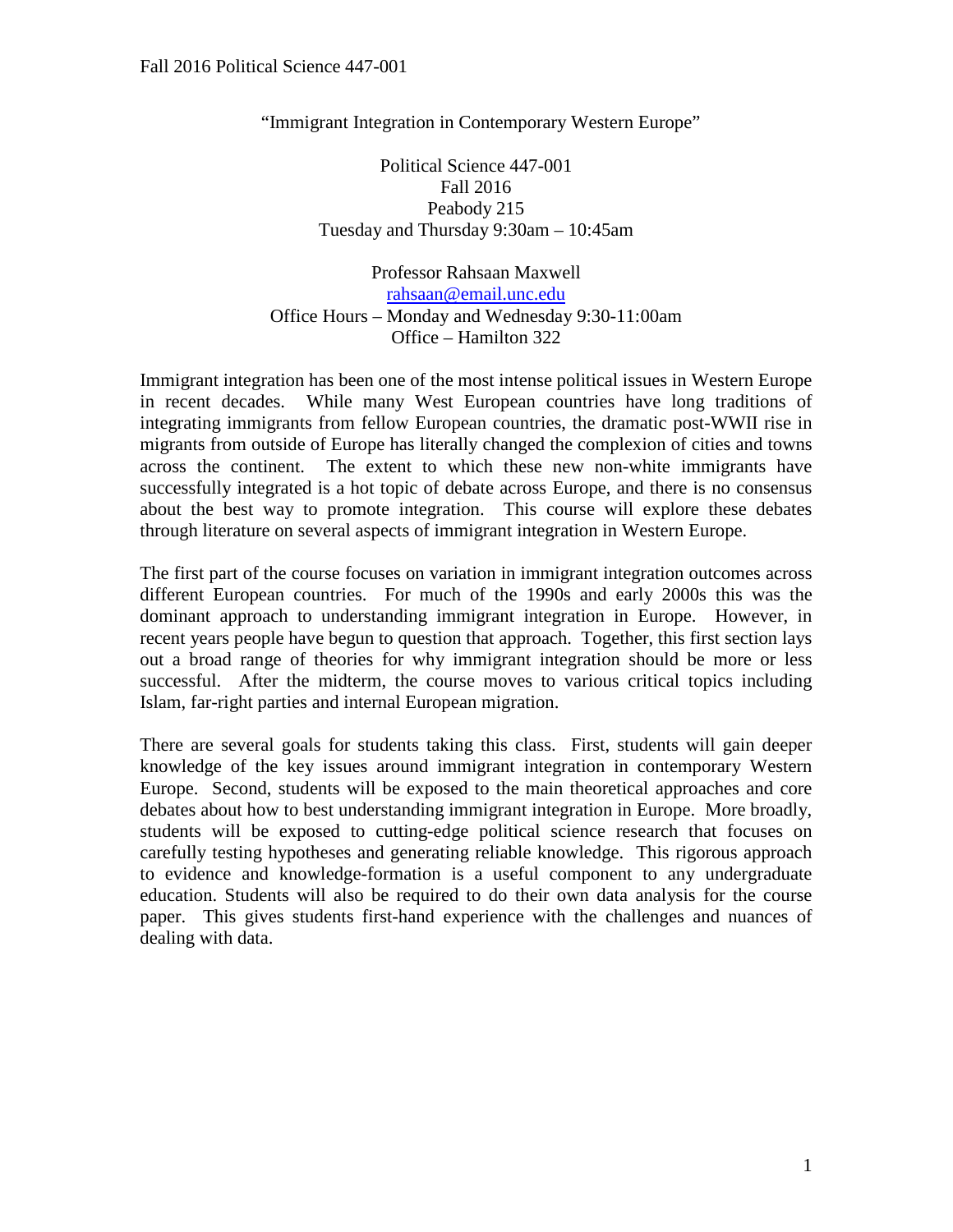# **Grading is weighted as follows:**

Class participation: 20%

Participation is a central part of the course and there are numerous ways to participate in the course (questions, comments, visits to office hours) that will be more or less relevant to different students' personal styles. However, I cannot give credit for participation without any evidence (i.e. if you don't speak up somewhere/somehow I don't know what you are thinking). Attendance in and of itself without speaking will not give you much credit for participation although missing class will be counted against you.

Midterm exam: 15%

Final exam: 20%

The midterm and the final both ask you to reflect on the course material and draw connections across the readings. The goal is to demonstrate that you have mastered the main concepts from the reading and can weigh the strengths and weaknesses of various arguments from the reading.

Research paper: 45% (5% for the paper proposal, 10% for report on initial results, 30% for the final paper)

You will write a 5,000 word data analysis paper **due in class on Tuesday December 6**. You are free to pursue any topic related to immigrant integration in Europe, although it must be approved by me to ensure that it is appropriate for the course. The paper must be framed around a research question and you must evaluate several competing hypotheses that purport to answer that research question.

The purpose of the paper is to get first-hand experience working with data and exploring the nuances of your data. You will be graded on the thoroughness with which you analyze the data, and the extent to which your conclusions are consistent with the nuances of the results.

You have **two options** for the type of data that you can use.

1.Quantitative analysis using the European Social Survey (ESS) [\(http://www.europeansocialsurvey.org/\)](http://www.europeansocialsurvey.org/)

The ESS is a large cross-national survey that has been conducted in over 20 countries across Europe since 2001 (there are currently seven rounds of data available, the most recent from 2014). It includes a wide range of economic, political and social data.

There are several ways in which the ESS can be applied to the study of immigrant integration. One basic approach is to study the attitudes of natives towards immigrants. There is a standard battery of six questions about how people feel about immigration and immigrants in their country, which is asked in each round of the ESS. Another advantage to the ESS is that it has fairly large samples of immigrants (first and second generation), especially if you combine multiple rounds of data. So you can also study a wide range of outcomes among immigrants, i.e. economic outcomes, social outcomes (their attitudes on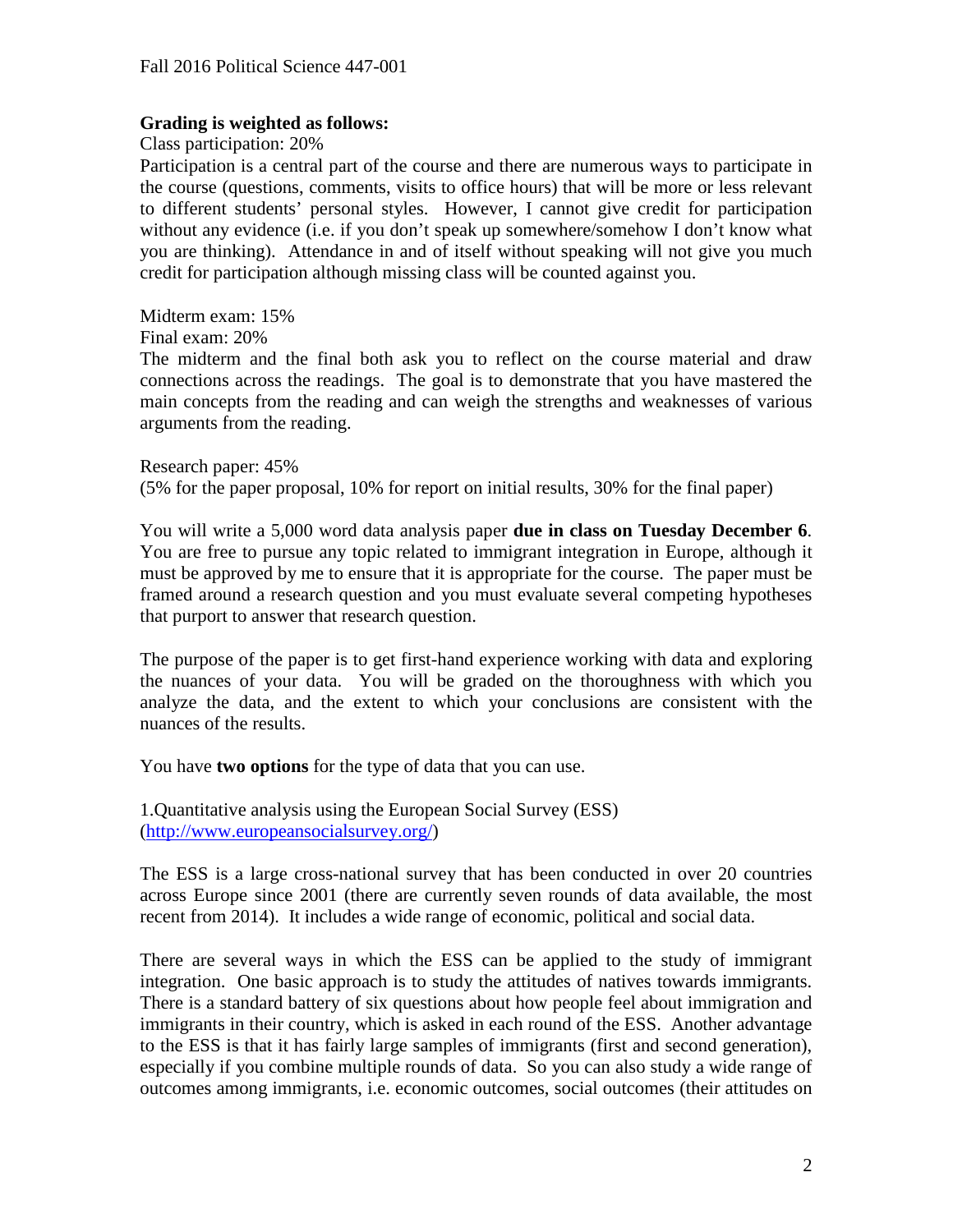a wide range of social issues), or political outcomes (vote turnout, party affiliation, attitudes on a wide range of political issues). Whatever the specific outcome that you choose to analyze, you can analyze variation across individuals, countries, or over time. So you have several options.

The ESS is a rich source of data and allows you to ask lots of broad and specific questions about immigrant integration, but to get the most out of such an analysis you will need to already be familiar with how to work with survey data, as well as the basics of statistical analysis.

2.Qualitative analysis using newspaper articles from LexisNexis Academic <http://eresources.lib.unc.edu/eid/description.php?resourceID=12&passthrough=no>

LexisNexis Academic is a database of newspaper and magazine articles from around the world. You can get the full-text for articles dating back several years (or decades) from most major newspapers in most European countries.

Newspaper articles are a good source of data for media/public discourse about immigrants. One basic approach would be to ask how immigrants (or certain types of immigrants, e.g. refugees, immigrants from a certain country/region/religion) are discussed in the media (i.e. what types of language, frames, or issues are mentioned in connection with immigrants). You could add complexity to the topic by comparing across countries, over time, or across specific types of newspapers (left-leaning vs. centrist vs. right-leaning, or tabloid vs. broadsheet).

For a qualitative analysis, the focus would be on a narrow set of articles that you analyze in-depth, so you would need to carefully and systematically select your sample of articles. Depending on the exact topic, this could either involve a very limited time frame that focuses on a certain event, or a random selection of articles on a broader topic from a broader time frame.

NOTE: In exceptional cases, I will permit students to use data sources other than ESS or LexisNexis Academic. This is only advisable if you already have a project developed (e.g. for your Honors thesis) and are already familiar with this other data source. ESS and LexisNexis are two of the most straightforward sources of data and I do not want students to get bogged down trying to work with other complicated data sources. If you would like to pursue another option that is not the ESS or LexisNexis, you must get permission from me BEFORE submitting your paper proposal.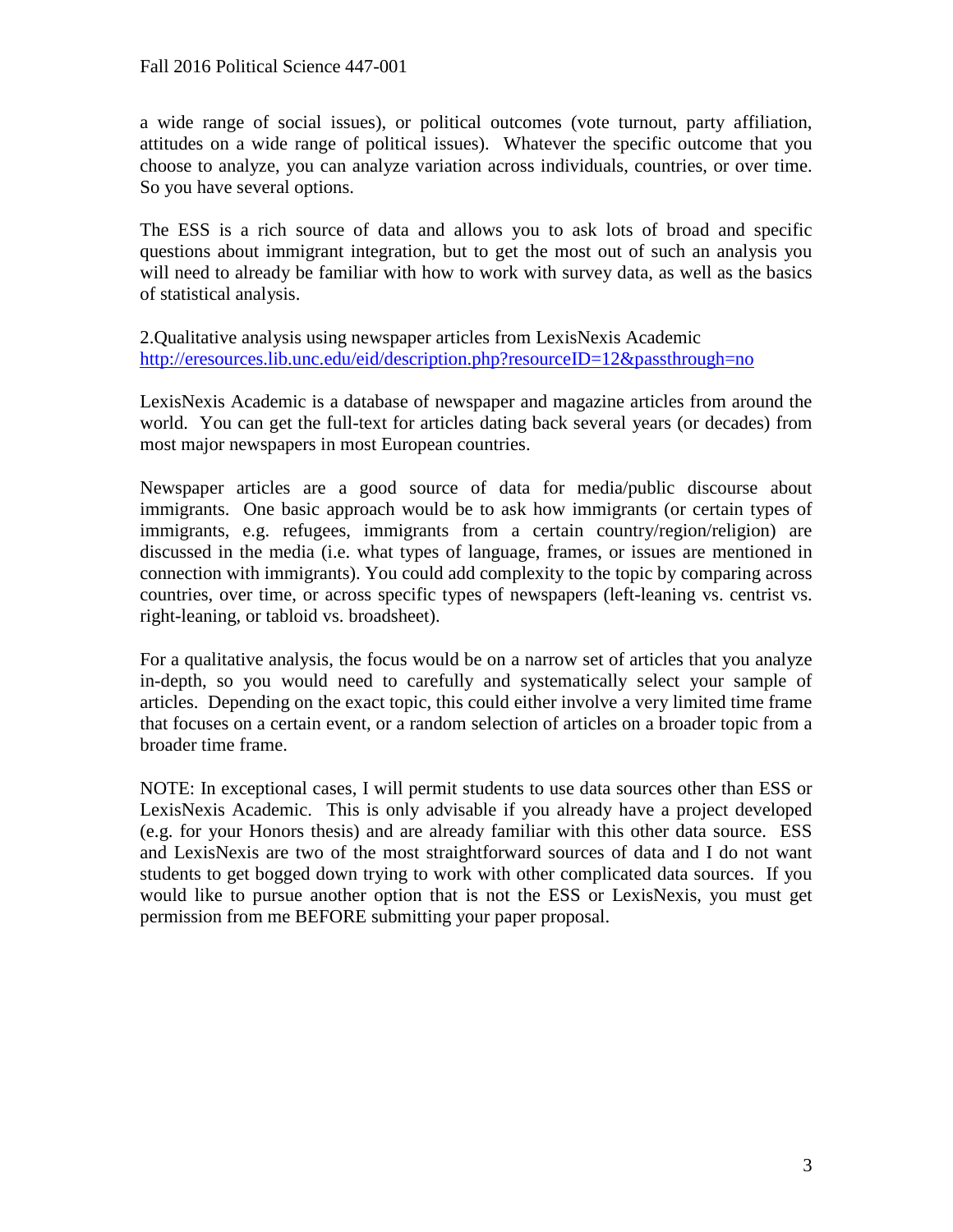# **Paper proposal – due in class on Tuesday September 20**

Your paper proposal does not require extensive writing and should fit on one page. It must include the following 3 elements:

- 1) Research question
- 2) A list of the competing hypotheses
- 3) The specific data that will allow you to evaluate these hypotheses.

(1) The research question should be a succinct sentence, e.g. 'Why are people more likely to favor increasing/reducing levels of immigration?' 'Why are people more likely to feel that immigrants are a benefit/harm to their country?' 'How did the media frame the recent refugee crisis in Europe?' 'How do newspapers frame Muslim integration in Europe?'

The research question should come from your interests, but also from your preliminary research into the existing literature on related topics, so that you can get a feel for what kinds of specific questions are the most interesting and the most amenable to the data you will be using. So you cannot just make up a good research question in your head, you need to do some initial research.

(2) The list of competing hypotheses will also require research, so that you can see the common explanations for your question. You should look for books and articles on your topic, and in the beginning of each book/article there will be a section called 'literature review' or 'existing literature' or 'hypotheses', something like that. This section will discuss the multiple hypotheses that could explain their research question, and after scanning several books/articles on the same topic you should get a sense of what hypotheses will be most relevant for your paper. DO NOT just copy the hypotheses from the first article you find. The hypotheses are usually somewhat customized to the specific research question in a given paper, so invariably you will need to make slight adjustments and consider multiple options from different books/articles.

(3) For the data, you need to get specific.

If you are doing the ESS paper, you will need to mention the specific questions in the survey that will allow you to measure all of the outcomes and the competing hypotheses. You will also need to mention the specific questions you will use to identify your key groups (i.e. natives, immigrants, second-generation, specific countries, sub-national regions, etc).

If you are doing the LexisNexis paper, you will need to mention the specific newspaper(s), the specific dates, and the specific search terms or the way in which you will identify specific articles. You will also need to clearly outline your strategy for how you will analyze the articles and determine which of your hypotheses has more support.

You can and should seek my advice prior to submitting the proposal. I will give you feedback on the proposal after submission. The specific wording and framing of the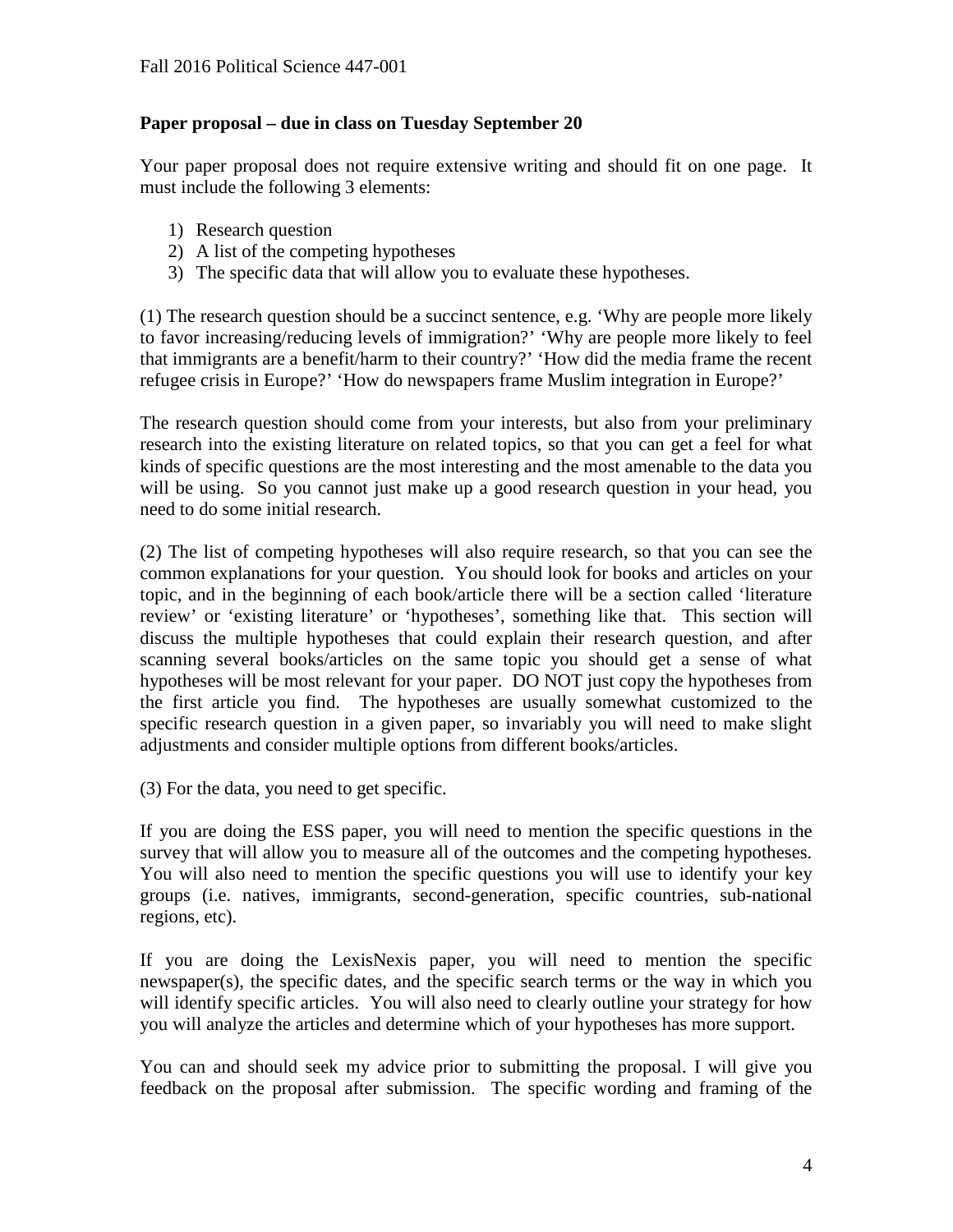research question and the competing hypotheses may change as you work on the paper during the semester but you will not be allowed to change the data source. You do not need to do any actual analysis of the data prior to submitting the proposal.

On **Tuesday October 25** you will be required to submit the **first draft of your data analysis**. This is not a full-blown first draft of the paper. So you do not need to write up the narrative flow of an introduction followed by literature review followed by description of the data, etc. Instead, you should present a summary of your results, showing how the data do or do not support the different hypotheses. Here is your opportunity to note the (inevitable) irregularities, complexities and nuances in your data. You should also briefly summarize how you plan to make sense of the results. E.G. 'Hypothesis A has the most support' or 'Hypothesis B is most relevant under conditions x and y but Hypothesis C is most relevant under conditions z and q'. This should be 2-3 pages long at the most.

# **Course Policies:**

Assignments submitted after the deadline will be immediately marked down one grade and one additional grade for each subsequent 24 hours. I.E. a paper that would have otherwise received an A- would receive a  $B+$  if submitted within the 24 hours following the deadline, a B if submitted within the 48 hours following the deadline, and so on.

All requests for alternative exam arrangements must be made in writing prior to the exam and must be approved by the instructor. These requests will only be honored in extreme circumstances and may nonetheless result in a lower-grade penalty.

Laptops, phones, tablets or other electronic devices may NOT be used during class. I am sure you are all familiar with research that students (and all people) drastically overestimate their capacity to effectively multi-task. In addition, research consistently shows that laptops are detrimental to learning because they are a distraction not only to the person using them but also to the other students. Research also repeatedly finds that manual note-taking is better than typing for processing and retaining information. If you want to refer to the readings during class you will need to print them out and bring paper copies to class so plan (and budget) accordingly.

# **Academic integrity:**

All students are responsible for understanding the university's policies with respect to plagiarism and academic integrity. Any violation of these policies may result in a failing grade in this course and a referral to the Honor Court.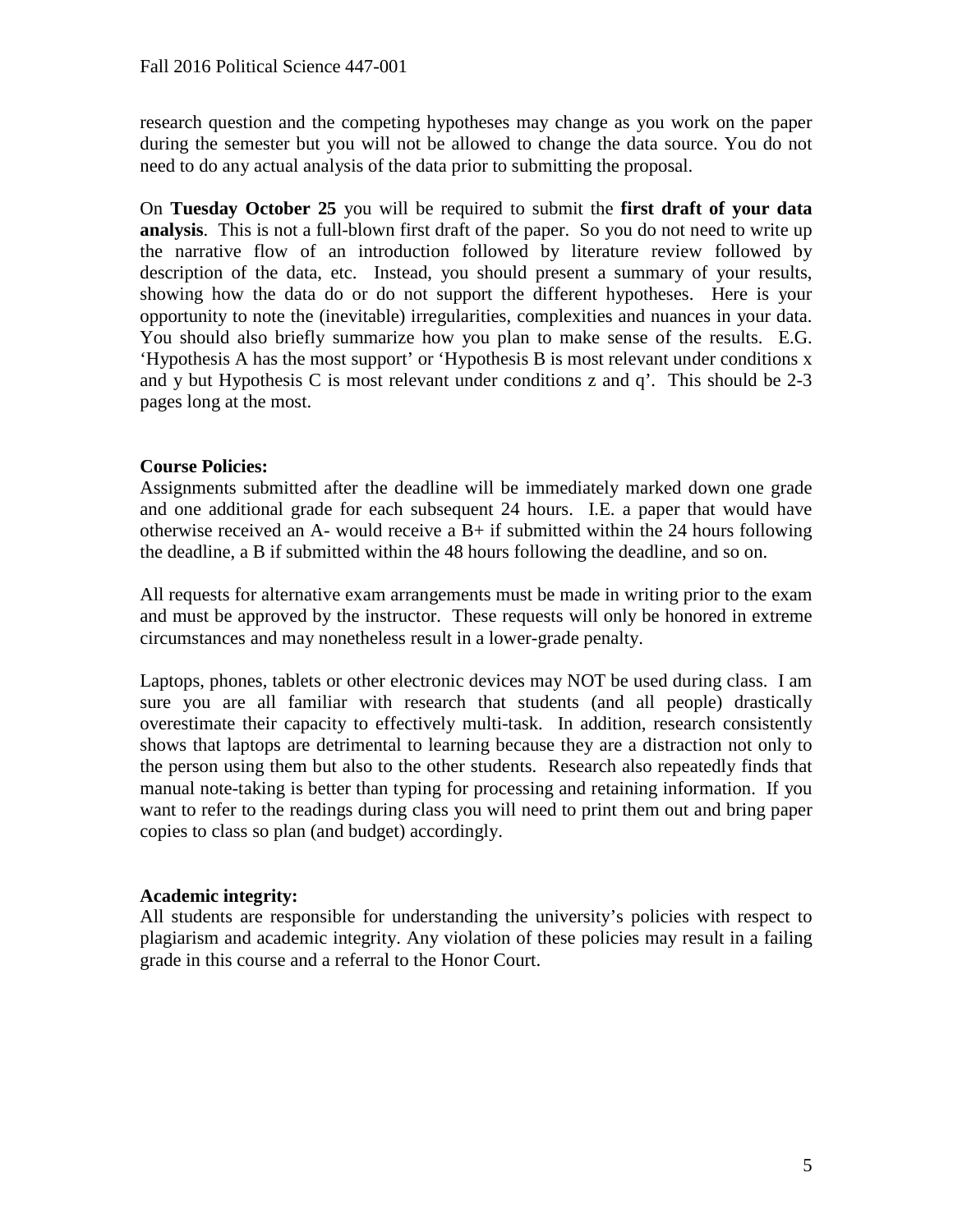# **Readings:**

The following texts are required and may be purchased online or found in the library.

Rogers Brubaker. 1998. *Citizenship and Nationhood in France and Germany*. Cambridge, MA: Harvard University Press.

Adrian Favell. 2008. *Eurostars and Eurocities: Free Movement and Mobility in an Integrating Europe*. London: Wiley-Blackwell.

Ruud Koopmans, Paul Statham, Marco Giugni and Florence Passy. 2005. *Contested Citizenship: Immigration and Cultural Diversity in Europe.* Minneapolis, MN: University of Minnesota Press.

Jonathan Laurence. 2012. *The Emancipation of Europe's Muslims: The State's Role in Minority Integration*. Princeton, NJ: Princeton University Press.

Rahsaan Maxwell. 2012. *Ethnic Minority Migrants in Britain and France: Integration Trade-Offs*. New York: Cambridge University Press.

All other readings are posted online at the course Sakai website.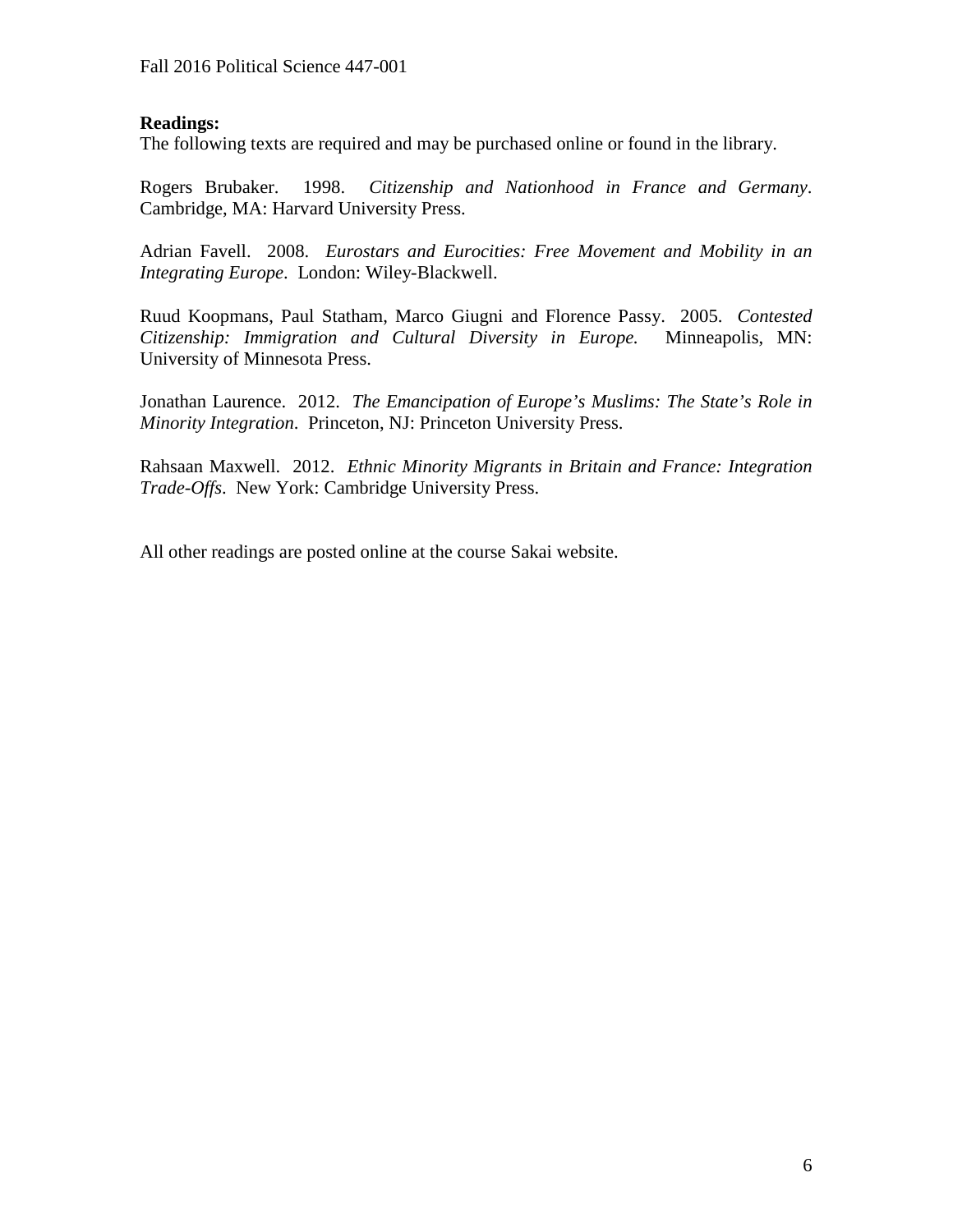# **Schedule**

# **Week One – Setting the stage**

### **Tuesday August 23: Introduction**

# **Thursday August 25: How and why did so many immigrants come to Western Europe?**

Anthony Messina. 2007. "The Origins and Trajectory of Post-WWII Immigration" in *The Logics and Politics of Post-WWII Migration to Western Europe*. New York: Cambridge University Press.

# **Week Two – What is immigrant integration?**

### **Tuesday August 30: Assimilation and political integration**

Milton Gordon. 1964. "The Nature of Assimilation" in *Assimilation in American Life: The Role of Race, Religion and National Origins*. New York: Oxford University Press.

### **Thursday September 1: No class**

Work on your paper proposal

### **Week Three – National models of immigrant integration**

# **Tuesday September 6 and Thursday September 8: The initial formulation of national models**

Rogers Brubaker. 1998. *Citizenship and Nationhood in France and Germany*. Cambridge, MA: Harvard University Press.

# **Week Four – Tuesday September 13 and Thursday September 15: An extension of national models**

Ruud Koopmans, Paul Statham, Marco Giugni and Florence Passy. 2005. *Contested Citizenship: Immigration and Cultural Diversity in Europe.* Minneapolis, MN: University of Minnesota Press.

### **Week Five – Questioning national models of immigrant integration**

### **Tuesday September 20: How coherent are national models?**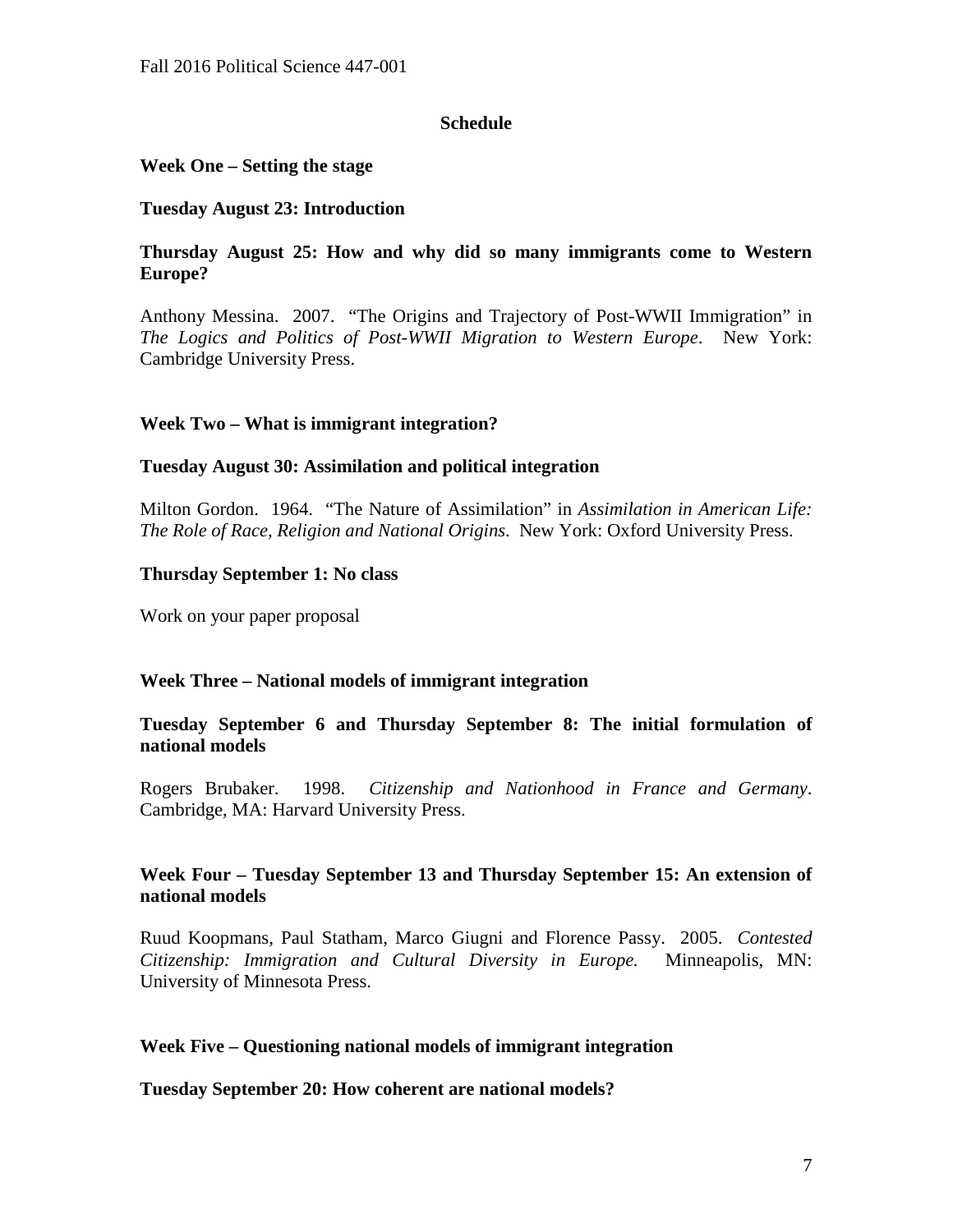Christophe Bertossi. 2012. "French republicanism and the problem of normative density" *Comparative European Politics* 10(3): 248-265.

Jan Willem Duyvendak and Peter Scholten. 2012. "Deconstructing the Dutch multicultural model: A frame perspective on Dutch immigrant integration policymaking" *Comparative European Politics* 10(3): 266-282.

\*\*\*\*Paper proposal is due in class\*\*\*\*

### **Thursday September 22: What about variation across immigrant groups?**

Rahsaan Maxwell. 2012. *Ethnic Minority Migrants in Britain and France: Integration Trade-Offs*. New York: Cambridge University Press. Introduction through Chapter 4.

### **Week Six – Integration Trade-Offs continued and Mid-term**

**Tuesday September 27:** Rahsaan Maxwell. 2012. *Ethnic Minority Migrants in Britain and France: Integration Trade-Offs*. New York: Cambridge University Press. Chapter 5 through Conclusion.

**Thursday September 29:** In-class midterm

# **Week Seven – Tuesday October 4 and Thursday October 6: European states respond to Islam**

Jonathan Laurence. 2012. *The Emancipation of Europe's Muslims: The State's Role in Minority Integration*. Princeton, NJ: Princeton University Press.

#### **Week Eight –Islam in Europe continued**

#### **Tuesday October 11: No class – University Day**

#### **Thursday October 13: Who is to blame for Muslims' integration difficulties?**

Ruud Koopmans. 2015. "Religious Fundamentalism and Hostility against Out-groups: A Comparison of Muslims and Christians in Western Europe" *Journal of Ethnic and Migration Studies* 41(1): 33-57.

Ruud Koopmans. 2016. "Does Assimilation Work? Sociocultural Determinants of Labour Market Participation of European Muslims" *Journal of Ethnic and Migration Studies* 42(2): 197-216.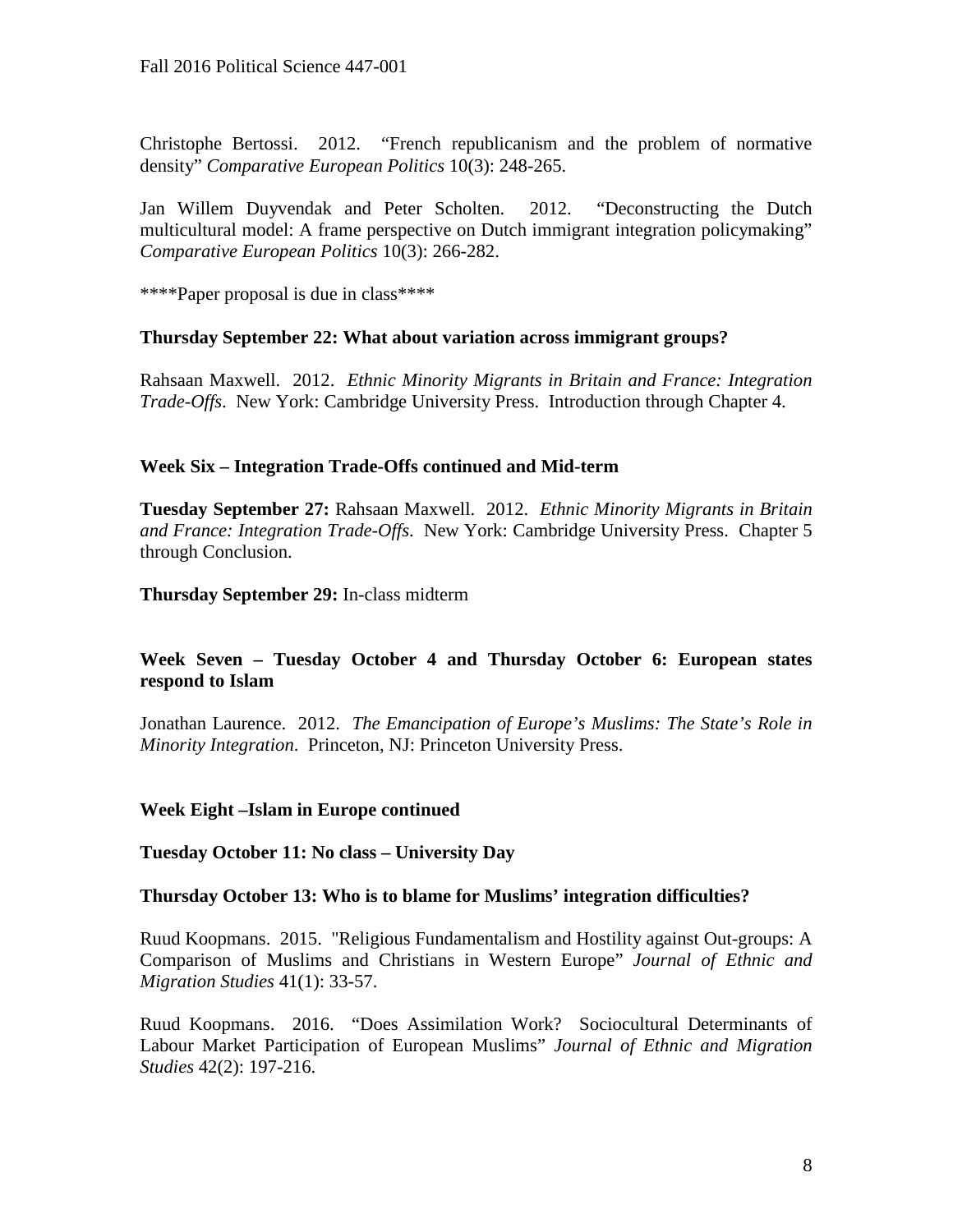Jonathan Laurence. 2016. "Europe risks repeating past mistakes on Islam" Brookings Institution, July 21, 2016.

# **Week Nine – Public opinion about immigration**

# **Tuesday October 18: Cultural versus economic threat**

Paul Sniderman, Louk Hagendoorn, and Markus Prior. 2004. "Predisposing Factors and Situational Triggers: Exclusionary Reactions to Immigrant Minorities." *American Political Science Review* 98(1): 35-49.

Rafaela Dancygier and Michael Donnelly. 2013. "Sectoral Economies, Economic Contexts, and Attitudes Towards Immigration." *Journal of Politics* 75(1): 17-35.

# **Thursday October 20: No class – Fall Break**

# **Week Ten – Electoral politics**

# **Tuesday October 25: The Far Right**

Matt Golder. 2003. "Explaining Variation In The Success Of Extreme Right Parties In Western Europe." *Comparative Political Studies* 36(4): 432-66.

Katya Adler. 2016. "Is Europe lurching to the far right?" BBC News, April 28, 2016.

\*\*\*\*First draft of data analysis due in class\*\*\*\*

# **Thursday October 27: Accepting immigrant political candidates**

Rafaela Dancygier, Karl-Oskar Lindgren, Sven Oskarsson and Kåre Vernby. 2015. "Why Are Immigrants Underrepresented in Politics? Evidence from Sweden" *American Political Science Review* 109(4): 703-724.

### **Week Eleven – Multiculturalism vs. Liberalism**

### **Tuesday November 1: No class**

Work on writing your final paper

### **Thursday November 3: Multiculturalism vs. Liberalism**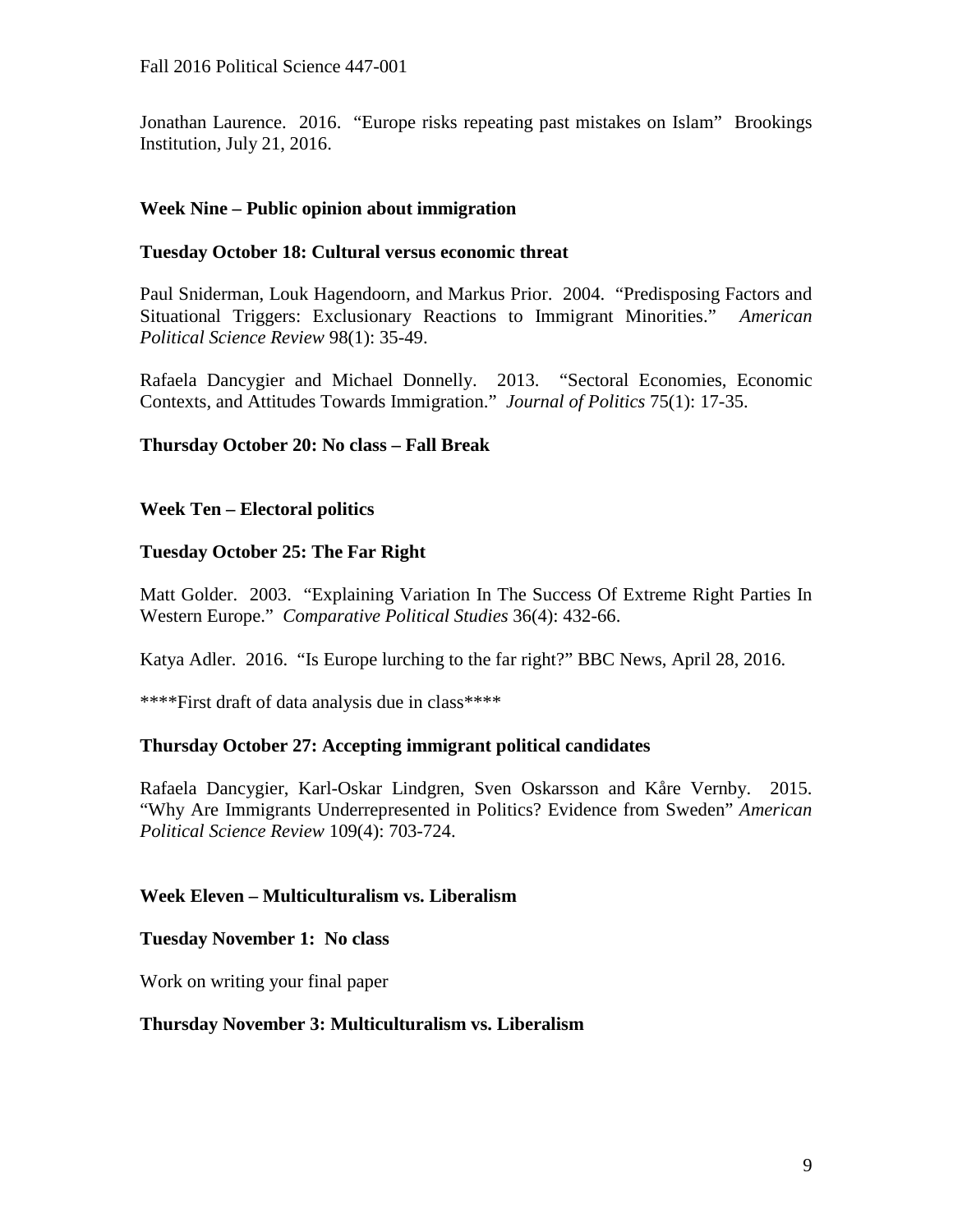Christian Joppke. 2004. "The retreat of multiculturalism in the liberal state: theory and policy" *British Journal of Sociology* 55(2): 237-257.

Christian Joppke. 2014. "The Retreat is Real – but what is the Alternative? Multiculturalism, Muscular Liberalism and Islam" *Constellations* 21(2): 286-295.

# **Week Twelve – Dealing with Diversity**

# **Tuesday November 8: Citizenship Tests**

Rainer Bauböck and Christian Joppke (eds.) *How Liberal are Citizenship Tests?* EUI Working Papers 2010/41

# **Thursday November 10: Diversity**

Steven Vertovec. 2007. "Super-diversity and its implications" *Ethnic and Racial Studies* 30(6): 1024-1054.

Fran Meissner. 2015. "Migration in migration-related diversity? The nexus between super-diversity and migration studies" *Ethnic and Racial Studies* 38(4): 556-567.

# **Week Thirteen: Internal European Migration**

### **Tuesday November 15 and Thursday November 17**

Adrian Favell. 2008. *Eurostars and Eurocities: Free Movement and Mobility in an Integrating Europe*. London: Wiley-Blackwell.

### **Week Fourteen – Thanksgiving**

**Tuesday November 22 and Thursday November 24: No class - Thanksgiving**

### **Week Fifteen – Culture and Refugees**

### **Tuesday November 29: Becoming part of mainstream European culture**

Elizabeth Buettner. 2008. ""Going for an Indian": South Asian Restaurants and the Limits of Multiculturalism in Britain" *The Journal of Modern History* 80(4): 865-901.

### **Thursday December 1: How to deal with refugees**